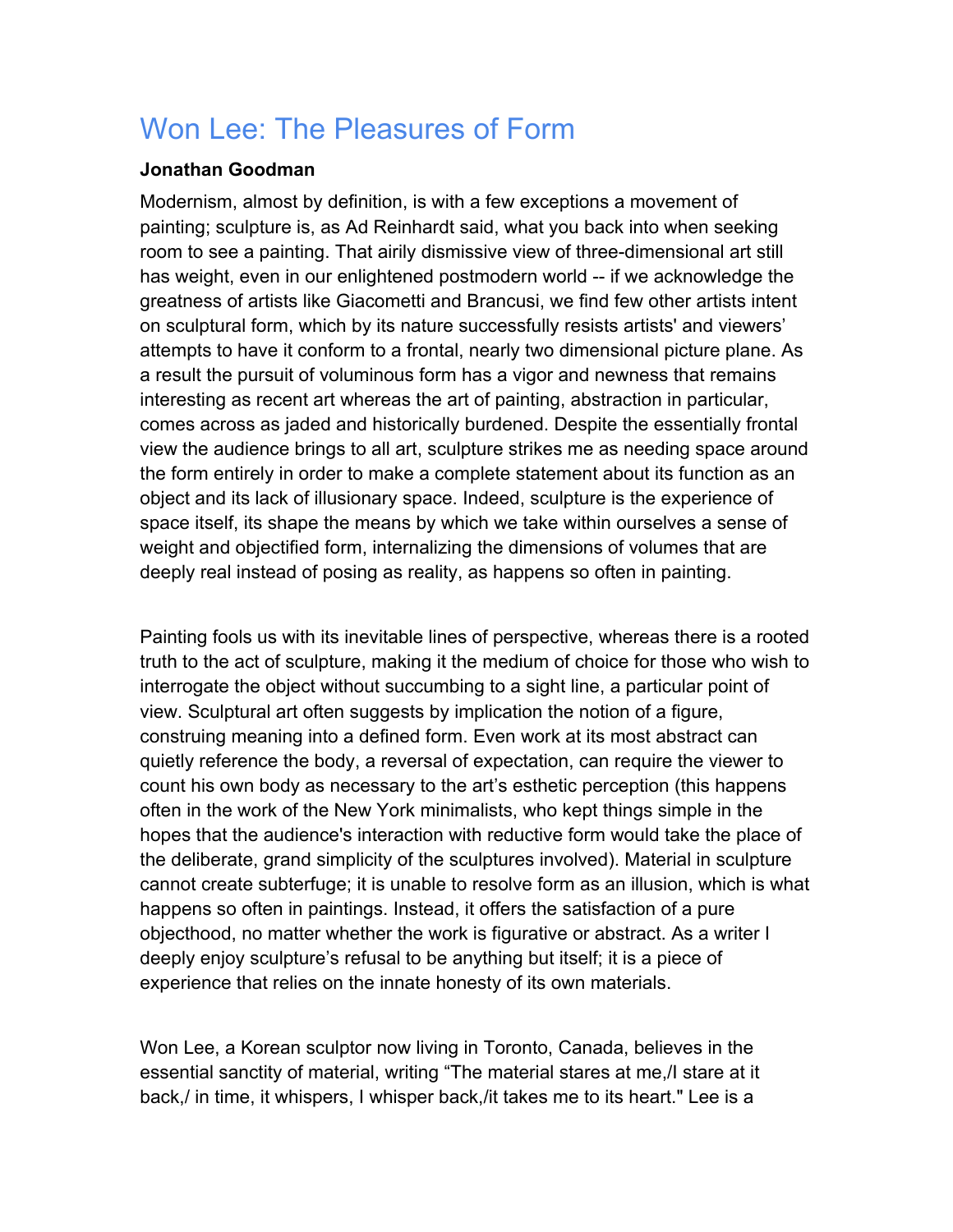remarkable artist working at the same time on abstract and figurative forms. He attempts the recording--and recognition--of the spiritual in art that owes its effectiveness to modernist art history. His sculpture, especially the work tending toward abstraction, owes its chthonic power to the massing of raw forms, in which the overall gestalt of his compositions take on the mystery and force of art, in which, in the sculptor's worde "the profane dissipates, shamans speak the moment's truth." Lee's struggle to create a three dimensional language of consequence began with figurative art: Contemplation, made of clay is one of the stronger works from a body of figurative pieces; it shows a half-naked woman her body in a lotus poses, partially covered with a shawl. The artist's skillful use of feeling is also evident in an untitled work, like Contemplation from 1999, in which a female figure modeled in clay kneels before her audience, the upper torso ripped open at the throat, with the left arm and right hand of the sculpture missing. These works of art, as with many of Lee's sculptures of this period, communicate states of raw emotion and yearning. Lee, unlike many artists today, is unafraid of making work that depend on emotion as much as on the intellect or form. This is not to say that the works exhibit sentimentality, only that the artist has not counted out emotion as part of his esthetic strategy.

Lee's powerful figurative work has given way, more recently, to more abstraction and a freer interpretation of figurative art. In one piece, we see what ostensibly looks like an abstract form in bronze, but after a closer look becomes the form of a standing figure covered from head to toe by a fabric or article of clothing. It is a very dramatic piece. Another work, also a powerful treatment of the figure, is a figurative form with a small head and massive body whose middle is open to the viewer, suggests a new take on Rodin's Balzac. Lee hardly even suggests the body here, only the presence of a person instead. Looked at abstractly, the artist's sculpture becomes a kind of large cone rising up to a point at its head. The sculpture can be read either way, extending its meaningfulness into abstraction as well as figurative art. In another work, clearly intended as a couple, a man and woman are represented in a strongly frontal orientation, their small, round heads in contrast to fairly large, if flattened torsos and a thick abstraction at the bottom of both pieces, made perhaps to weight them and keep stable outside of the studio or indoor gallery. Owing a bit to the figures of Henry Moore, the man with his striated upper torso and the woman with thick arms and the suggestion of a hip or skirt engage in complementary states of being. They are clearly recognizable as people, yet the influence of abstraction is never very far away. These two pieces demonstrate Lee's fluency as an artist interested in varying forms of truthfulness.